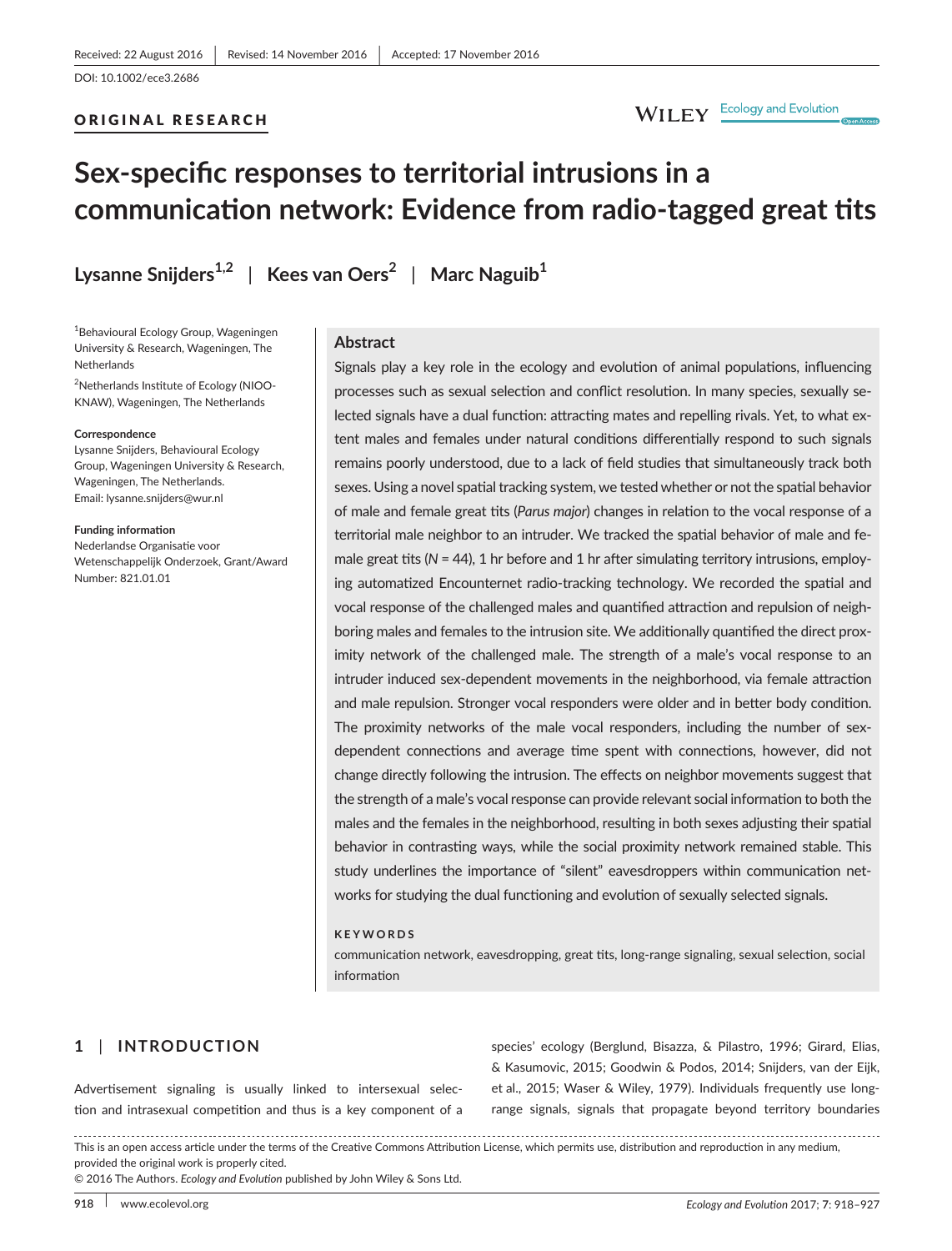and can reach multiple receivers (McGregor & Dabelsteen, 1996), facilitating (Maynard, Ward, Doucet, & Mennill, 2014), maintaining (Garland et al., 2011), or discouraging (Whitney & Krebs, 1975) social associations. Conspicuous long-range signals are expected to benefit the signaler and the targeted receivers, but they can also form a source of social information to be used by nontargeted receivers, known as eavesdroppers (Danchin, Giraldeau, Valone, & Wagner, 2004; McGregor & Dabelsteen, 1996; Naguib, Fichtel, & Todt, 1999). The use of social information is taxonomically widespread, ranging from invertebrates to fish, frogs, birds, and mammals, including humans (Clément, Wolf, Snijders, Krause, & Kurvers, 2015; Cvikel et al., 2015; Earley & Dugatkin, 2002; Kurvers et al., 2010; Phelps, Rand, & Ryan, 2007; Pope, 2005; Toelch, Bruce, Newson, Richerson, & Reader, 2014). Signal traits relative to an opponent can provide valuable information on the signaler's motivation and quality (Burmeister, Ophir, Ryan, & Wilczynski, 2002; Greenfield, 2015; McGregor & Peake, 2000; Naguib, Kunc, Sprau, Roth, & Amrhein, 2011). Without risking costly physical interactions, eavesdroppers can obtain absolute and relative information on body condition, fighting ability, and age or experience (Davies & Halliday, 1978; Gil & Gahr, 2002; Halperin, Giri, Elliott, & Dunham, 1998) and adjust their behavior accordingly (Naguib, 2005; Oliveira, McGregor, & Latruffe, 1998; Peake, Terry, McGregor, & Dabelsteen, 2002).

In territorial animals, males have been shown to be repelled by male advertisement signals (Krebs, 1977; Nowicki, Searcy, & Hughes, 1998; Sekulic, 1982), while females are expected to be attracted (Amy et al., 2008; Ballentine, Hyman, & Nowicki, 2004; Grafe, 1999; Snedden & Greenfield, 1998) and to use these signals to assess male quality (Bensch & Hasselquist, 1992; Berglund et al., 1996; Byers, Hebets, & Podos, 2010). This dual function of male signaling has however rarely been tested in the same context in one study system. Some of the exceptions are studies on claw waving in male sand fiddler crabs (*Uca pugilator*). Experiments revealed that male crabs changed their clawwaving behavior in the presence of females, but not in the presence of males (Pope, 2000a). Also, only female receivers responded to a video of a claw-waving male, while male receivers did not (Pope, 2000b). Similar findings were obtained for display behavior of male wolf spiders (*Schizocosa ocreata*), supporting an intersexual but not an intrasexual function of male signaling behavior in this species (Delaney, Roberts, & Uetz, 2007). Dual functioning of male signaling was shown also in chaffinches (*Fringilla coelebs*), using a combination of a laboratory and a field study (Leitão & Riebel, 2003; Riebel & Slater, 1998). Females in the laboratory as well as males in the wild responded to male chaffinch song, with females preferring long flourishes and males strongly reacting to short flourishes.

Studies on female responses to male signals are usually limited to enclosures or the laboratory, because female attraction in the wild is challenging to observe and to quantify. As a consequence, it remains unknown whether and how signals simultaneously affect males and females in the wild, an insight which is important for the understanding of the dual intersexual and intrasexual functioning of male signaling behavior. Next to this sex bias, studies on responses to signals in the wild are frequently limited to only one or two observed receivers

 **SNIJDERS** ET AL. **1919**<br> **Ecology** and Evolution **CONS** EVILLEY

at the time: the resident male (Behr, Knörnschild, & von Helversen, 2009; Naguib & Todt, 1997; Peake, Terry, McGregor, & Dabelsteen, 2001), a single male neighbor (Amy, Sprau, de Goede, & Naguib, 2010; Myrberg & Riggio, 1985; Naguib, Amrhein, & Kunc, 2004), or a single female, usually the mate (Mennill, Ratcliffe, & Boag, 2002; Murphy & Gerhardt, 2002; Otter et al., 1999). To understand the selection pressures that act on sexual signals, it is essential to also consider the response of the wider communication network, consisting of signalers, target receivers, and various eavesdroppers. All the members of the network, including the eavesdroppers, could form an important selection pressure for male signaling behavior when these members change their behavior in response to the signal. Vocal responses of the neighborhood have been documented previously (Fitzsimmons, Foote, Ratcliffe, & Mennill, 2008a), but silent spatial responses on a neighborhood level (male repulsion and female attraction) have yet to be confirmed. To our knowledge, no field study has yet been able to simultaneously track the spatial responses of multiple surrounding male and females when exposed to the same long-range signal.

We here used the novel automatized wireless Encounternet tracking technology (Mennill et al., 2012; Rutz et al., 2012; Snijders et al., 2014) to experimentally study the spatial behavior of male and female great tits (*Parus major*; Figure 1) in response to the vocal interaction between a neighboring resident and a simulated territory intruder. We simulated territory intrusions by playing the song of an unfamiliar male in the territories of male great tits. Subsequently, we monitored the spatial response of the surrounding male and female conspecifics in relation to specific vocal responses of the territory owner. As a strong vocal response commonly indicates that the resident male is in a good condition (Buchanan, Spencer, Goldsmith, & Catchpole, 2003; Gil & Gahr, 2002), we expected sex-dependent responses with females to be more attracted to stronger vocal responders and males to be more repelled. We investigated three spatial measures in specific: (1) the minimum approach distance of the closest male and female to the intrusion site, (2) the number of male and female connections in the close-range social network of the vocal responder, and (3) the average duration of these connections. We used these different measures to distinguish between eavesdroppers responding solely to the signal, for example, to sample a potential (extra-pair)



FIGURE 1 A singing male great tit (*Parus major*)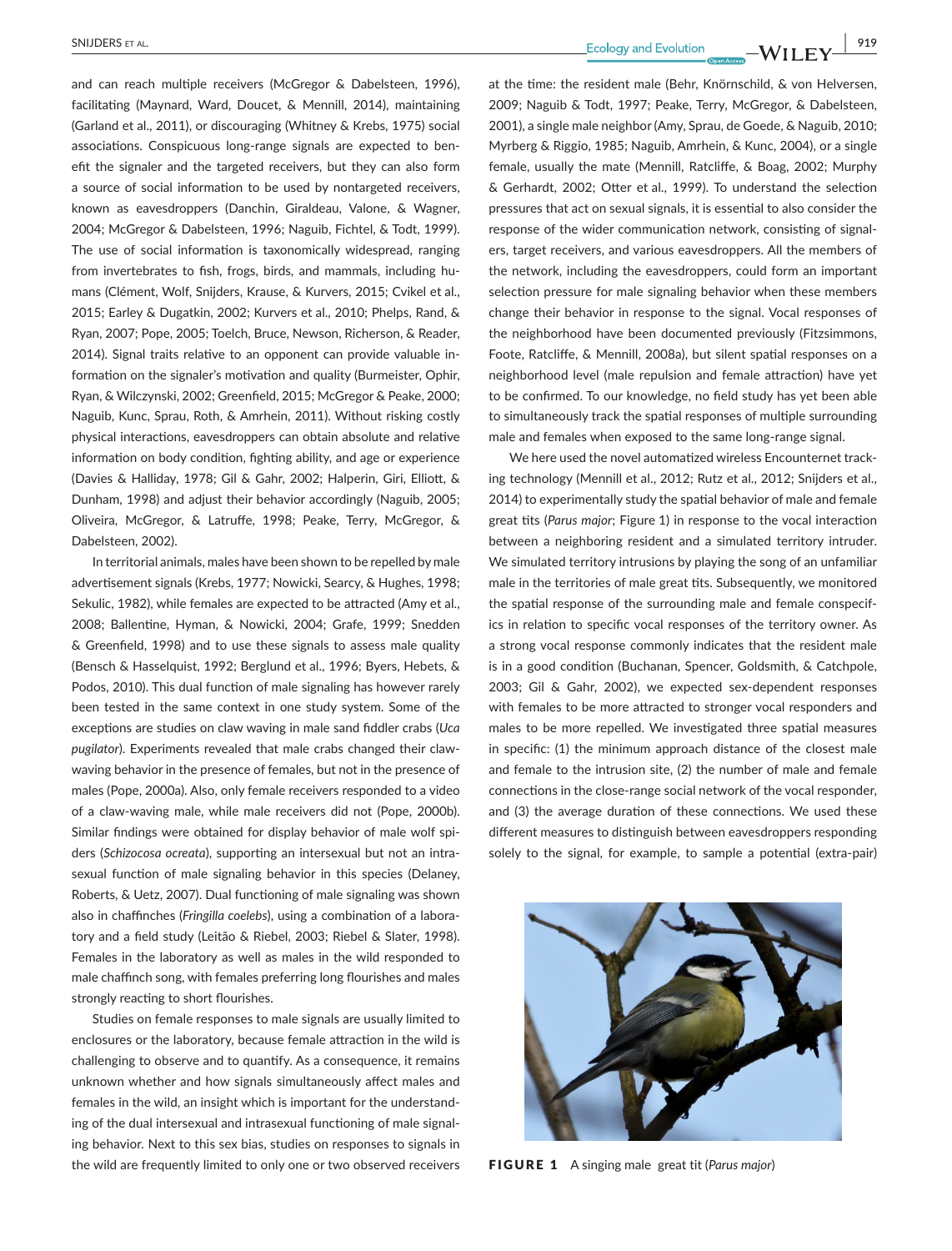**920 WII FY** Ecology and Evolution **and Example 20 CONFIDERS ET AL.** 

mate from a distance (Otter & Ratcliffe, 2005), and eavesdroppers directly changing their behavior toward the signaler, for example, to approach him in close range. We expected stronger vocal responders to attract neighboring females closer to the intrusion site and to repel neighboring males further away. Also, we expected strong vocal responders to have more and longer close-range connections with neighboring females, but less and shorter connections with neighboring males.

## **2** | **MATERIALS AND METHODS**

## **2.1** | **Study population**

We conducted these experiments in March 2014 in a long-term study population of great tits at Westerheide near Arnhem, The Netherlands (52°01′00.0″N 5°50′20.0″E). Westerheide is a public forest of mixed wood with approximately 200 nest boxes distributed within a  $1,000 \times 1,200$  m area. Using a routine procedure, newly caught birds are tested for exploration behavior using a novel environment test (Dingemanse, Both, Drent, van Oers, & van Noordwijk, 2002; Groothuis & Carere, 2005; Verbeek, Drent, & Wiepkema, 1994). Exploratory behavior, an individual's response to a novel environment (Verbeek et al., 1994), is repeatable and predictive for behavior in many other contexts (Groothuis & Carere, 2005; van Oers & Naguib, 2013). We first tested whether the vocal response of the territorial male was related to his exploration behavior, as shown earlier in our study population (Amy et al., 2010; Snijders, van Rooij, Henskens, van Oers, & Naguib, 2015). See Dingemanse et al. (2002) for details of the standardized novel environment testing procedure.

## **2.2** | **Spatial tracking**

We used the automatic tracking system Encounternet (Encounternet LLC, Portland, OR, USA) to track 44 birds (21 males and 23 females). Encounternet consists of radio transmitters, tags fitted to the birds (Fig. S1), and base nodes, receiver stations, which we distributed in a 40-m grid across the study site. This triangular 40-m grid, with mean interbase node distance ± *SD*: 41 ± 6 m, consisted of 166 base nodes positioned in trees at ca. 2.5 m height over an area of approximately 30 ha. This setup allowed us to simultaneously monitor the spatial response of multiple individuals toward territory intrusions in their neighborhood.

On 10 March, we caught all birds that were roosting in the area covered by the base node grid (*N* = 44 birds). The birds were equipped with an Encounternet tag of approximately 1.3 g, using a leg-looped backpack harness. These tags did not have negative effects on the likelihood of breeding or the apparent survival of the subjects (Snijders et al., 2017). The Encounternet tags are active radio transmitters, set to signal every 5 s. We retrieved the locations of these birds via triangulation, combining all the ID-coded signal strengths (RSSI) values for each bird within the same half-minute for at least three base nodes, see (Snijders et al., 2014) and the Supporting information for details.

## **2.3** | **Simulated territory intrusions**

To simulate territory intrusions, we performed playback experiments, broadcasting songs of an unfamiliar male great tit, between 0900 and 1130 a.m. at the nest box a male was roosting in during the tagging procedure. Playbacks were performed from 12 March until 20 March 2014. We performed one to four playbacks on a given day, several territories apart. All playbacks were conducted before the female fertile period; the first egg was laid on 31 March.

We broadcast a great tit recording of approximate two min comprising a repetition of one song type of a great tit recorded at least 4 years earlier (Snijders, van Rooij, et al., 2015). To be able to draw generalizable conclusions and avoid issues with some males potentially hearing the same stimulus multiple times (McGregor, 2000), each subject received songs recorded from a different male. The playback files were constructed using Adobe Audition (Adobe Systems Incorporated, San Jose, CA, USA), by repeating one song of a unique bird with intervals of 4 s for 2 min (Mean ± *SD*: 126.8 ± 15.2 s) or 19 times (Mean ± *SD*: 19.3  $\pm$  1.4) and normalizing the peak amplitude to the same level for all songs. Songs were broadcasted at 79 dB (measured at a neutral site) at 1 m from the loudspeaker with a Voltcraft Digital sound-level meter 322 (Conrad Electronic SE, Hirschau, Germany). We used a Yamaha NX-U10 loudspeaker (Yamaha Corp., Hamamatsu, Japan) with a frequency range of 90 Hz–20 kHz, connected with a 25-m cable to a media player (Archos 405, 30 GB; Archos S.A., Igny, France). The number of stimulus songs played back did not influence any of the quantified subject responses. Also, stimulus file duration did not correlate with the subject response (Table S2).

During the playback, two observers were present. The observers were close to public footpaths, at least 15 m away from the speaker and did not move from their location during the experiment to minimize the effect of their presence. Distances were measured with a Leica RangeMaster 900 (Leica Geosystems AG, Heerbrugg, Switzerland). To determine whether or not the subject was in the vicinity, we used a handheld antenna connected to a laptop computer to detect the subject's signal ID. One observer conducted the playback, while the other observer monitored the signal strength of the subject's radio-tag. We recorded subject's songs using two Sennheiser ME66/K6 microphones (Sennheiser Electronic GmbH & Co. KG, Wedemark, Germany), with a frequency range of 40 Hz–20 kHz ± 2.5 dB and a Marantz PMD660 solid-state recorder (D&M Holdings Inc., Kanagawa, Japan), with a sampling frequency of 44.1 kHz and a frequency range of  $16$  kHz  $\pm$  0.5 dB, until two min after the end of the playback. From the recordings and from simultaneously recorded spoken notes, we quantified four vocal response measures: (1) the number of song overlaps by the subject; thus, the number of occasions a subject would not wait with vocalizing until the simulated intruder finished a song, (2) the total number of songs during total observation time (playback + 2 min), (3) the number of songs by the subject during the actual playback, and (4) the total singing duration (s), as well as two spatial response measures: (5) total time spent within 5 min of the loudspeaker (s) and (6) latency to approach within 5 min (s) (Snijders, van Rooij, et al., 2015).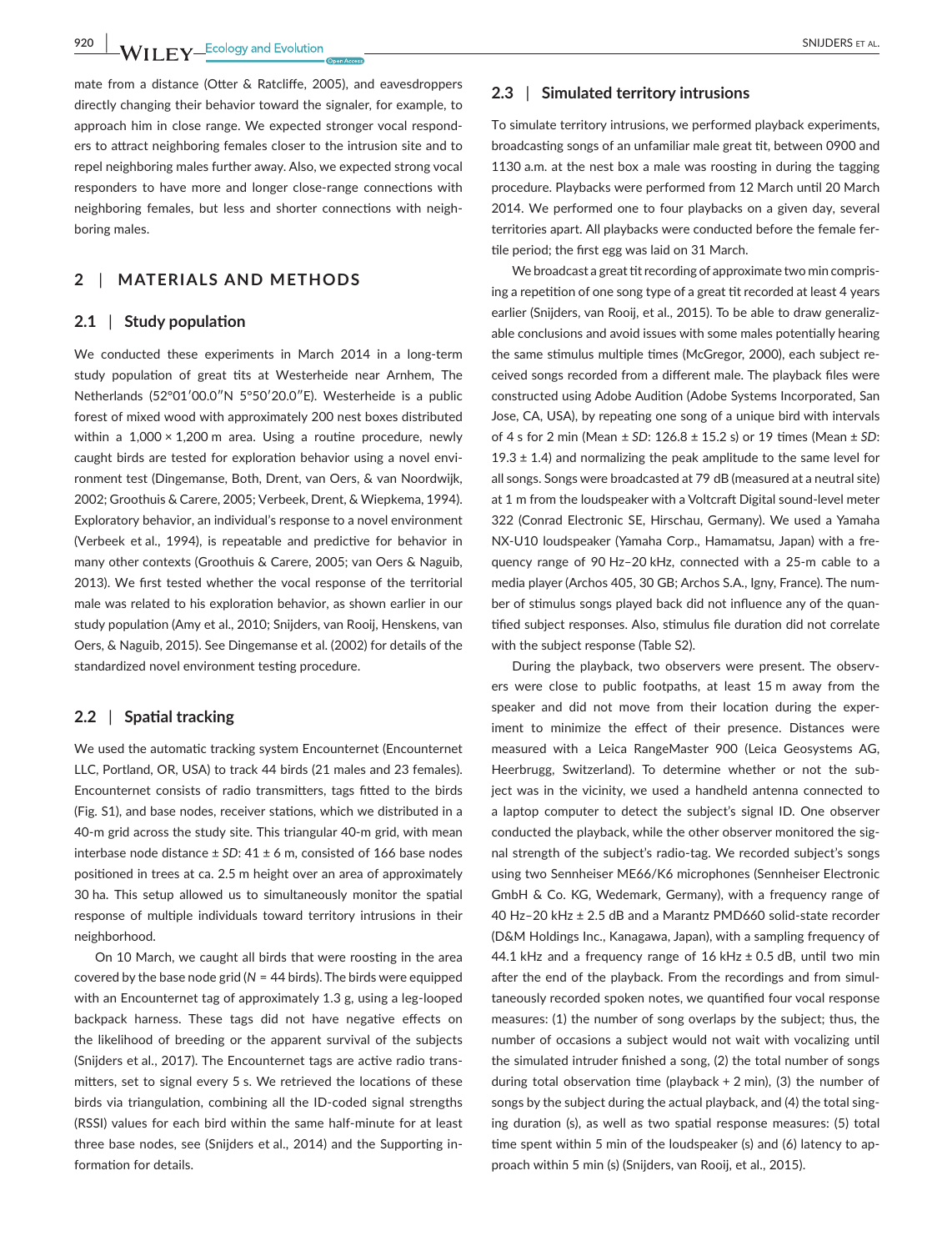In six of the 21 playback experiments, we neither observed a visual nor a vocal response, nor did we detect the subject nearby during the playback using radio-tag signal strength. Three of these failed playbacks were repeated, but only during one of these repeats the subject responded. Additionally, in two experiments the responding male was not our radio-tagged subject, so that also these were excluded from the analysis. In total, we analyzed the response of 14 tagged males. Unfortunately, because of an unintended reset of the tracking system on the final playback day, we could not collect the spatial tracking data for the playback with one of these 14 males. Consequently, the sample size for the subject playback response (*N* = 14) differs from the sample size for the spatial neighborhood response (*N* = 13).

#### **2.4** | **Data analysis**

#### **2.4.1** | **Response to simulated intrusions**

We conducted a principal component analysis using Varimax rotation with Kaiser normalization (Field, 2013; Kaiser, 1958) for all six response behaviors (rotation converged in three iterations). The Kaiser–Meyer–Olkin measure of sampling adequacy (Kaiser, 1970) was 0.77, and Bartlett's test of sphericity (Bartlett, 1937) was significant (*p* < .001). Two principal components had an eigenvalue larger than 1. The first component represented the four vocal response behaviors (PC1-vocal; eigenvalue = 3.6; 59% of total variation explained; Supplementary Table S1), while the second component represented the two spatial response behaviors (PC2-spatial; eigenvalue = 1.9; 31% of total variation explained; Supplementary Table S1). We used Pearson's correlation tests and *t* tests to examine whether or not age (factor) and condition (continuous) correlated with any of the four original vocal response behaviors (Table S3). We categorized age as second calendar year or older and condition as the residual from a regression of weight over tarsus length.

#### **2.4.2** | **Changes in spatial structure**

To examine effects of territory intrusions on the spatial behavior of nearby conspecifics, we compared the distance to the intrusion site of the closest male and closest female within 60 min before the intrusion to the distance of the closest male and female within 60 min directly after. To examine changes in the close-range social network of the male vocal responders, following the simulated territory intrusions, we compared the number of unique spatial connection partners, defined as individuals within 10 m in accordance with Snijders et al. (2014), in the 60 min before the intrusion to the 60 min after. Likewise, the average time spent with a connection partner, defined as the total time spent with any connection partner divided by the number of connection partners, in the 60 min before the intrusion was compared to the 60 min after. We hereby distinguished between unique male and female connection partners, "associates" from now on. Mates of the subjects were excluded from the female associates.

Songbirds are known to show long-term behavioral changes, sometimes up to several days, after a simulated territory intrusion (Akçay et al., 2009; Amrhein & Erne, 2006; Foote, Fitzsimmons, Mennill, & Ratcliffe, 2011; Hall, Illes, & Vehrencamp, 2006; Schmidt, Amrhein, Kunc, & Naguib, 2007). We a priori chose 60 min as a measurement interval to trade-off effects of increased "random" withinindividual variation with decreasing time intervals and increased time of day effects, consequently comparing late morning to early afternoon, with increasing time intervals. By comparing the spatial behavior of neighbors before the experiment to after the experiment, we aimed to control for differences between neighbors in territory distance to the intrusion site.

## **2.4.3** | **Statistical analysis**

We used linear mixed-effect models in the R package "nlme" (Pinheiro, Bates, DebRoy, & Sarkar, 2016) for analyzing the changes in neighbor spatial behavior. The difference in minimum distance to the location of the simulated intrusion, the number of unique associates, and average time spent with associates were the three dependent variables. For each of these three dependent variables, a model was constructed with the interaction of the sex of the associates and the main vocal response as predictor. To account for multiple measures of subject individuals, we used subject ID as random effect. Significance of a potential sex interaction was tested by conducting a likelihood ratio test, comparing the model including the sex interaction to the model excluding the sex interaction. We investigated sex-dependent effects of the specific vocal response variables when effects of the main vocal response (PC1-vocal) were *p* < .05. Post hoc testing of the male and female response was conducted with the R package "phia" (De Rosario-Martinez, 2015), when the interaction of the specific vocal response variable was significant, for example, the number of song overlaps.

Due to an outlier in the models for average time spent with associates (Standardized Residual > 2 and Cooks *D* > 4/(*N* = 13)), evaluated using the R package "influence.ME" (Nieuwenhuis, te Grotenhuis, & Pelzer, 2012), we rank-transformed the average time spent with associates. The residuals of all the models met the assumptions (Shapiro– Wilk test). The principal component analysis was conducted in IBM SPSS Statistics for Windows, Version 22.0 (IBM Corp., 2013, Armonk, NY, USA). We conducted all other statistical test in R 3.2.1. (R Core Team, 2016, Vienna, Austria) using RStudio Version 0.99.489 (RStudio Inc., Boston, MA, USA). We created the figures using R packages "ggplot2" (Wickham, 2009) and "cowplot" (Wilke, 2016).

## **3** | **RESULTS**

# **3.1** | **Subject vocal response in relation to individual quality**

Age and body condition were significant predictors of the subject's main vocal response (PC1-vocal; Welch's two sample *t* test "age": *t*(11.99) = −3.10, *p* = .01; Pearson's correlation "condition": *r* = .59, *N* = 14, *p* = .02; Figure 2). The majority of the separate vocal response variables were stronger for older subjects and for subjects in better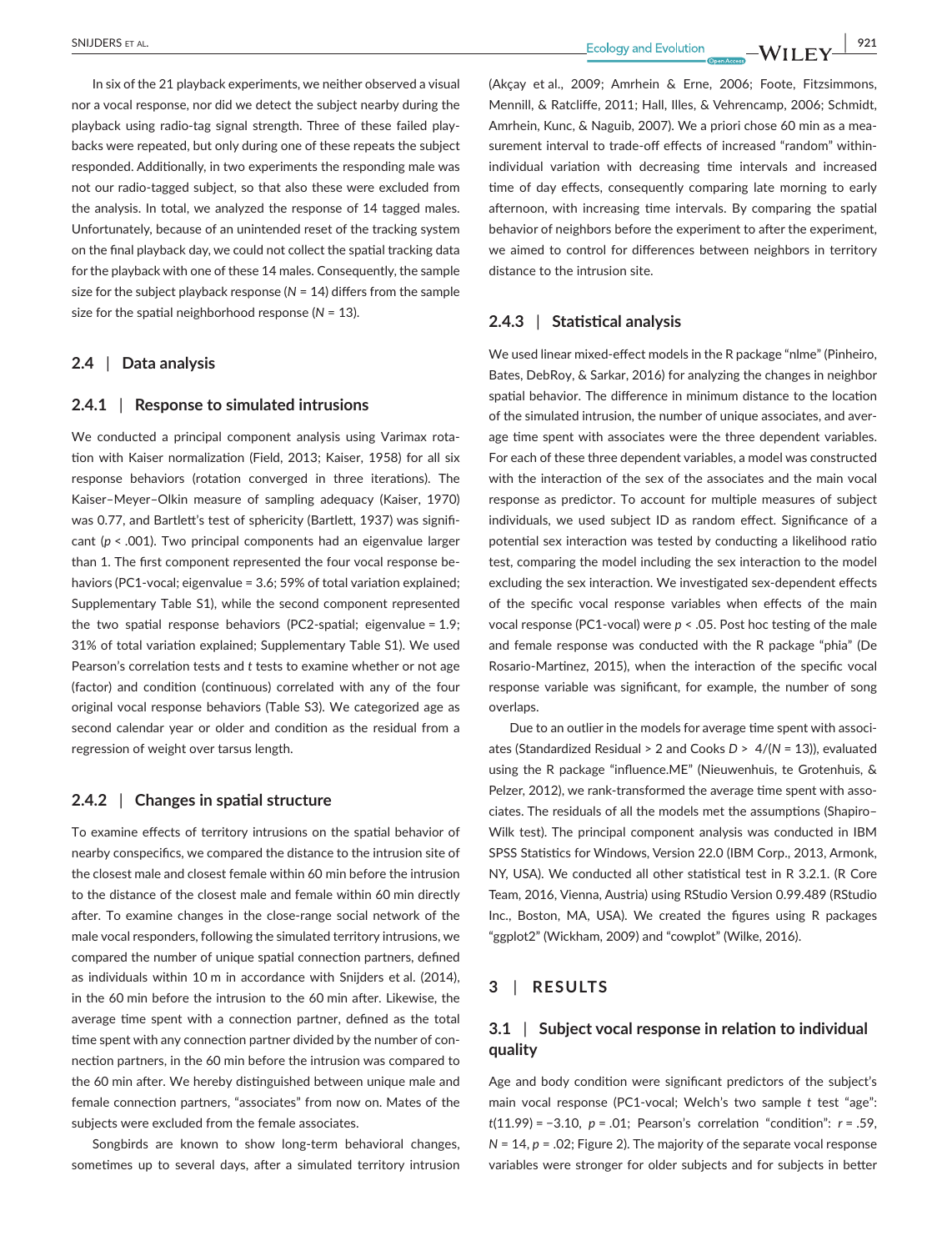

FIGURE 2 Correlation between vocal response and physical subject characteristics. The main vocal response (PC1-vocal) of the subjects (*N* = 14) during the playback experiment and 2 min thereafter in relation to (a) age, second calendar year (2cy) or older, and (b) condition, residual of weight over tarsus

**FIGURE 3** The difference in minimum distance of male and female conspecifics to the intrusion site. The difference between the minimum distance to the playback location before and after the territory intrusion for any closest male (black) or any closest female (gray) (*N* = 13) in relation to (a) the main vocal response of the subject (PC1-vocal), (b) the number of song overlaps by the subject, and (c) the total number of songs the subject sang. When the difference in minimum distance is negative, conspecifics came closer. Lines visualize sex-dependent effects

condition (Table S3). Moreover, body condition positively predicted the time spent close to the simulated intruder (Pearson's correlation "condition":  $r = .59$ ,  $N = 14$ ,  $p = .03$ ; Welch's two sample  $t$  test "age": *t*(6.7) = −1.2135, *p* = .27). Older subject males tended to be in better condition (Welch's two sample *t* test "age": *t*(8.43) = −1.91, *p* = .09). Exploration behavior did not significantly predict the main vocal response (PC1-vocal: *r* = −.15, *N* = 14, *p* = .60) or the main spatial response (PC2-spatial:  $r_s = .36$ ,  $N = 14$ ,  $p = .21$ ).

# **3.2** | **Male and female spatial behavior in relation to subject vocal response**

The strength of the male vocal response to the territory intrusion predicted a sex difference in attraction to the intrusion site  $(\text{sex} \times \text{PC1-vocal: Estimate} = 13.52, SE = 6.54, \chi^2(1) = 4.61, p = .032;$ Figure 3a). The number of song overlaps, the number of songs sung during the total observation time, and the number of songs sung by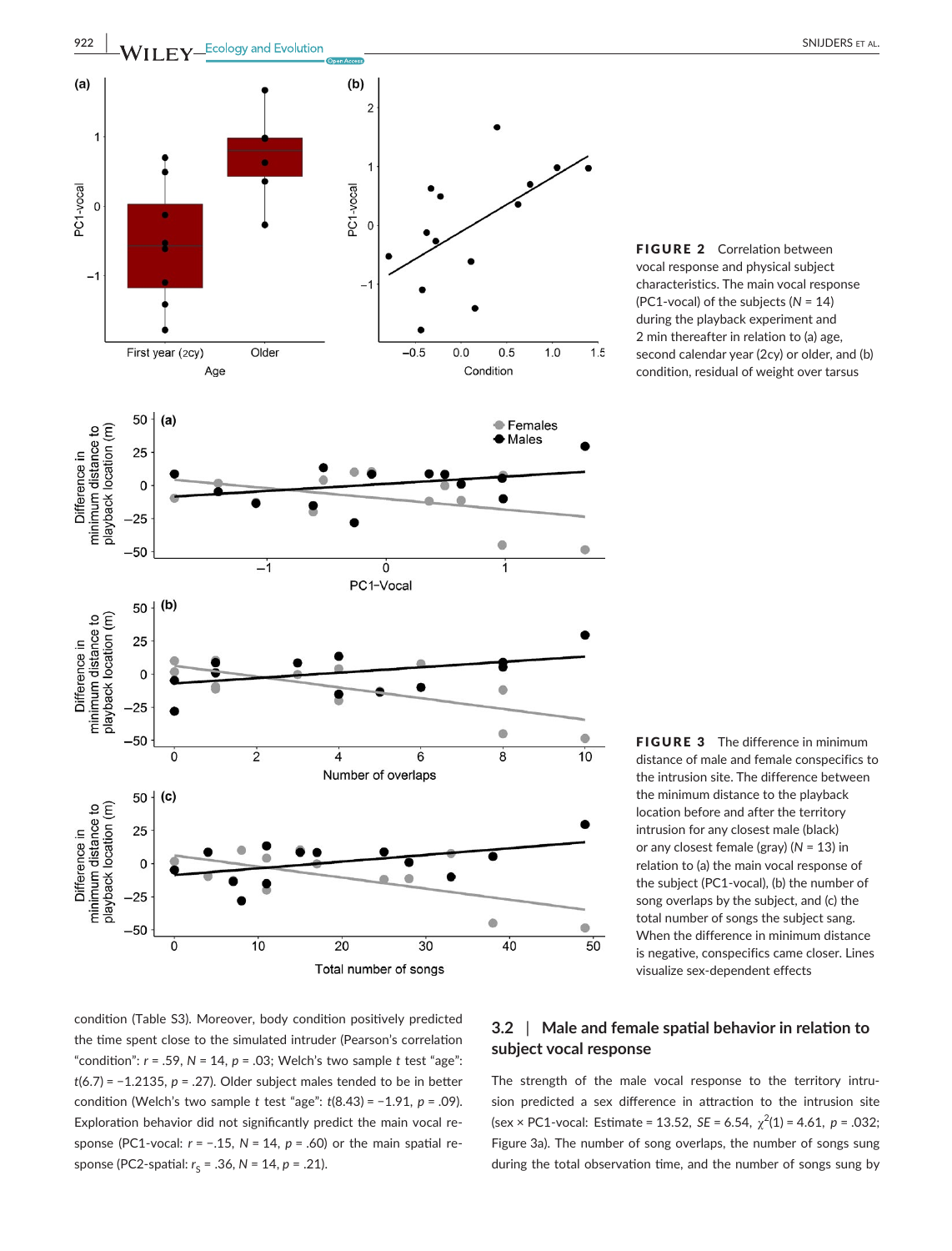the subject male during the playback predicted a decrease in the minimum approach distance of the closest female in contrast to the closest male (Table 1, Figure 3b,c). Females came significantly closer and males tended to stay further away, particularly when subjects overlapped more songs and sang more songs in total (Table 2). These sex-dependent effects were not directly linked to the age or body condition of the subject (sex × age: Estimate = 13.07, *SE* = 13.57, χ2 (1) = 1.07, *p* = .30; sex × condition: Estimate = 15.36, *SE* = 10.53,  $\chi^2(1) = 2.40, p = .12$ ).

# **3.3** | **Male and female spatial associations in relation to subject vocal response**

There was no overall change in the number of male or female associates (paired Wilcoxon signed-rank test male associates: *Z* = 0.24, *p* = .81; female associates: *Z* = 1.18, *p* = .22) or in the average time spent with the associates after the territory intrusion (paired Wilcoxon signed-rank test male associates: *Z* = 0.05, *p* = .96; female associates: *Z* = 0.59, *p* = .55). Changes in the number of female versus male associates (sex  $\times$  PC1-vocal: Estimate = 0.22, *SE* = 0.49,  $\chi^2(1)$  = 0.25, *p* = .62) and in the average time associated with female versus male associates (sex × PC1-vocal: Estimate =  $-2.76$ , *SE* = 3.14,  $\chi^2(1)$  = 0.90, *p* = .34) were not related to the vocal response of the subject.

TABLE 1 Model comparison statistics for models with the sex × song trait interaction compared to the same model without the interaction

# **4** | **DISCUSSION**

Female conspecifics reacted differently from males when a neighbor emitted a stronger vocal output in response to a simulated intruder. Where challenged males responded with more songs and overlapped the intruder more often, females came closer to the intrusion site while males stayed away. These findings support our hypothesis that a strong vocal response concurrently fulfills a dual function: attracting females but repelling males. This stronger vocal response to an intruder also positively predicted the challenged male's body condition and age, suggesting that the vocal response to a territory intrusion could be a reliable signal of quality in this species (Grafen, 1990) and thus provide useful information for eavesdropping conspecifics.

Correlations between signal traits and individual quality traits are a common phenomenon in the animal kingdom (Bradbury & Vehrencamp, 2011; Grafen, 1990), but that a long-range signal of quality simultaneously affects the behavior of both males and females has to our knowledge seldom been verified experimentally in natural circumstances. Relationships between individual quality and signal production do not necessarily mean that receivers are also able to discriminate between these signals and use them for subsequent decision making. How females spatially sample males and which signal

|                                                        | Estimate | <b>SE</b> | $\chi^2(1)$ | p     |
|--------------------------------------------------------|----------|-----------|-------------|-------|
| Number of overlaps by the subject                      | $-4.07$  | 1.22      |             |       |
| Sex conspecific                                        | $-11.83$ | 13.93     |             |       |
| Number of overlaps by the<br>subject × sex conspecific | 6.10     | 1.72      | 11.77       | .0006 |
| Total number of songs                                  | $-0.84$  | 0.29      |             |       |
| Sex conspecific                                        | $-14.77$ | 9.52      |             |       |
| Total number of songs $\times$ sex<br>conspecific      | 1.34     | 0.40      | 10.57       | .001  |
| Songs during playback                                  | $-1.10$  | 0.63      |             |       |
| Sex conspecific                                        | $-9.43$  | 11.78     |             |       |
| Songs during playback $\times$ sex<br>conspecific      | 1.80     | 0.89      | 4.47        | .03   |
| Singing duration                                       | $-0.10$  | 0.07      |             |       |
| Sex conspecific                                        | $-11.83$ | 13.93     |             |       |
| Singing duration $\times$ sex conspecific              | 0.18     | 0.10      | 3.67        | .06   |

## TABLE 2 Post hoc statistics for significant sex-dependent effects (*p* < .05) of subject vocal response variables on attraction to the intrusion site

|                                      | <b>Females</b>  |               |                  | <b>Males</b>    |               |                  |
|--------------------------------------|-----------------|---------------|------------------|-----------------|---------------|------------------|
|                                      | <b>Estimate</b> | $\gamma^2(1)$ | $\boldsymbol{p}$ | <b>Estimate</b> | $\gamma^2(1)$ | $\boldsymbol{p}$ |
| Number of overlaps by<br>the subject | $-4.07$         | 13.26         | .0003            | 2.03            | 3.29          | .07              |
| Total number of songs                | $-0.84$         | 10.12         | .001             | 0.51            | 3.72          | .053             |
| Songs during playback                | $-1.10$         | 3.65          | .06              | 0.70            | 1.47          | .22              |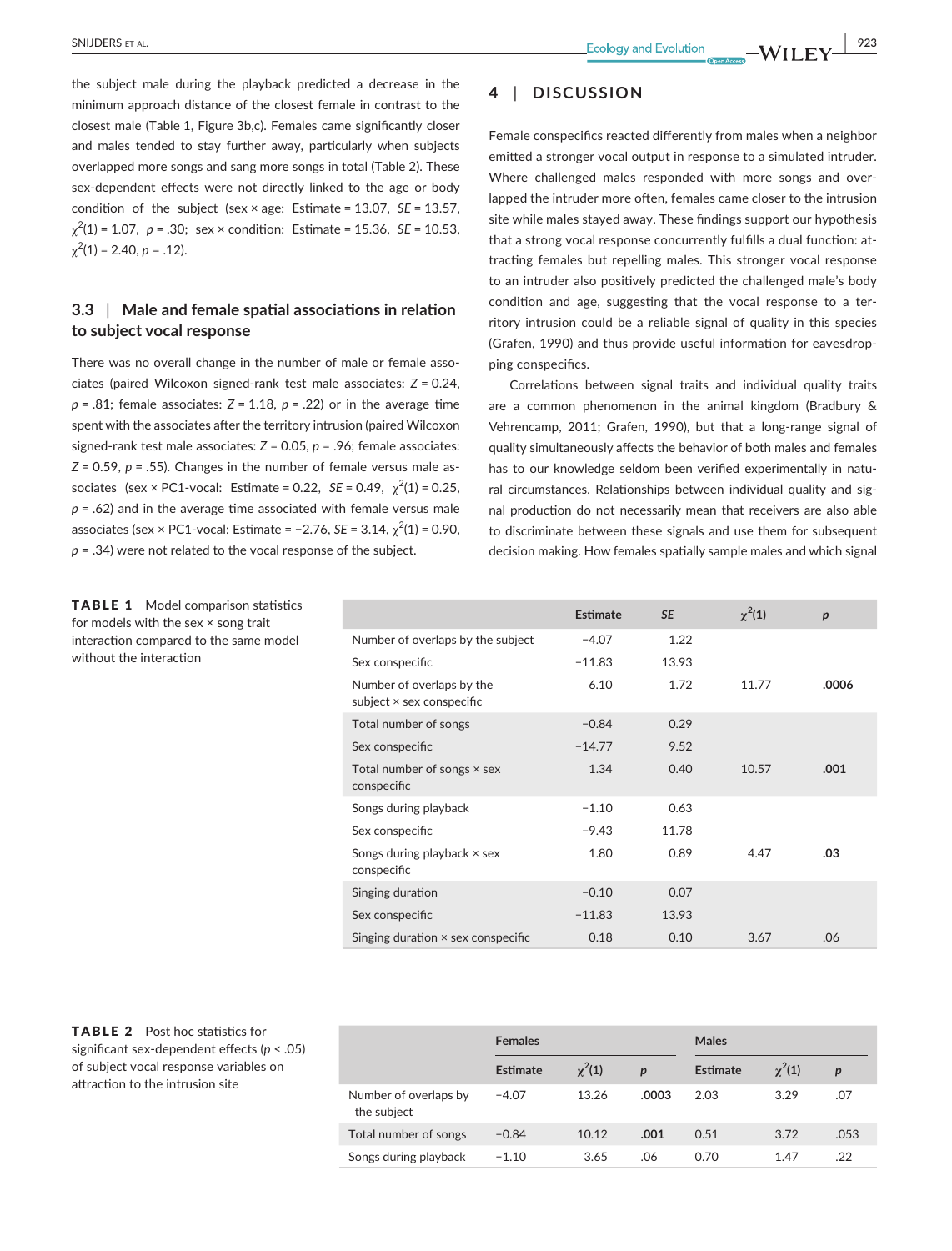**924 WII FY** Ecology and Evolution **and Example 24 CONSUMPLERS ET AL.** 

traits are used in their decision making is still not well understood (Bensch & Hasselquist, 1992; Otter & Ratcliffe, 2005; Roth, Sprau, Schmidt, Naguib, & Amrhein, 2009). A study on female barking tree frogs (*Hyla gratiosa*) provided some evidence that the females of this species sample males by placing themselves at a distance from a chorus from which they can detect the calls of the chorusing males and subsequently choose a male by approaching him (Murphy & Gerhardt, 2002). The findings in our study may be taken to suggest that territorial female songbirds might sample in a similar way to lekking and chorusing species (McGregor, 2005), by approaching strong vocal performers up to a certain distance, but without necessarily engaging in close-range contact.

Subject males did not change their number of female associates immediately after the territory intrusion. These findings are interesting as they may suggest that particularly the females that are already within the spatial network of a male are sensitive to his vocal response. It is also possible that females, approaching the intrusion site, initially avoid additional close-range contact to avoid potential male harassment, aggression of mates (Dale & Slagsvold, 1995), or to first sample other males in the neighborhood. A logical next step for future studies would therefore be to determine whether stronger vocal performers eventually sire more extra-pair offspring with those females. High-ranking male black-capped chickadees were more likely to lose paternity if their mates had heard them lose a singing contest to a simulated intruder (Mennill et al., 2002), and nightingales that responded stronger to playback were more likely to be mated later in the season (Kunc, Amrhein, & Naguib, 2006). Also, female canaries (*Serinus canaria*) gave more copulation solicitation displays to a simulated song overlapping male than to an overlapped male (Amy et al., 2008) and male sac-winged bats (*Saccopteryx bilineata*) sired more offspring if they were stronger territorial singers (Behr et al., 2006). Yet, male great tits that lost simulated territory intrusions were not more often cuckolded by eavesdropping mates, than males that were allowed to win the vocal interaction (Otter et al., 2001).

The number of song overlaps was an especially strong predictor of the spatial response of neighboring males and females. Also in other animals, including anurans, call overlapping appears to be a source of social information for eavesdroppers on the intention of the sender (Naguib & Mennill, 2010). Competing male gray tree frogs (*Hyla versicolor*) within close proximity vocally overlap each other significantly more than when they are further apart (Reichert & Gerhardt, 2013). Also, there is evidence that in both songbirds and anurans, familiar neighbors try to avoid overlapping each other (Grafe, 2005; Naguib & Mennill, 2010). If vocal overlapping is a signal of aggressive intent (Fitzsimmons, Foote, Ratcliffe, & Mennill, 2008b; Maynard, Ward, Doucet, & Mennill, 2012; Naguib et al., 2004; Naguib & Mennill, 2010; Sprau, Roth, Amrhein, & Naguib, 2012), it is expected to evoke fights that might be too risky for individuals in a lower body condition. Males in lower body condition indeed spent significantly less time close to the simulated intruder in our study. In this way, social retaliation could thus maintain correlations between physical traits and song traits (Anderson, Searcy, Hughes, & Nowicki, 2012; Gil & Gahr, 2002), such as body condition and song overlapping. Whether neighbors were

responding specifically to the number of song overlaps by the subject, the total number of songs, or a combination, we cannot disentangle and further research would be necessary. Both vocal response parameters were closely related to the body condition of the subject and thus provided relevant social information to the neighborhood.

Why the spatial repulsion of neighboring males in relation to the strong vocal response of the intruded subject did not translate in corresponding changes to the male-male close-range social network remains unclear. These findings could be indicating that social networks among neighboring individuals are robust against disturbances. It is however also possible that strong vocal responders invest more energy in re-establishing their territory boundaries after an intrusion (Foote et al., 2011; Schmidt et al., 2007), by looking up territory neighbors, while at the same time neighboring males might be avoiding strong responders to avoid potential costly physical interactions. Neighboring great tit males in a previous study moved greater distances after a simulated territory intrusion when their intruded neighbor responded vocally stronger (Amy et al., 2010). If and for what duration close-range associations will take place after an intrusion is also likely to depend on how familiar neighbors are with each other. Less familiar neighbors might be most likely to receive aggression from the challenged male (Ydenberg, Giraldeau, & Falls, 1988). Follow-up studies are necessary to reveal the social motivation behind the spatial patterns we observed in this study.

We did not find a relation between exploratory behavior and the vocal response. This is in contrast to three earlier studies that revealed such a relationship, either positively (Amy et al., 2010; Snijders, van Rooij, et al., 2015) or negatively (Jacobs et al., 2014). These varying outcomes between years, populations, and experimental design indicate that personality effects on territorial response are likely to be strongly context specific. However, the sample size in this study was smaller compared to our previous studies so that we cannot rule out that this had an influence on the lack of an exploratory behavior effect.

Taken together, our findings reveal that the vocal response of one territory owner can provide relevant social information on individual quality to the whole neighborhood and that male and female eavesdroppers in the neighborhood adjust their spatial behavior accordingly. When examining the dual function of long-range signals within the social environment, it is thus of key importance to take the potential selection pressures posed by both male and female eavesdroppers into account. The recent developments in novel tracking technology now provide us with exciting opportunities (Snijders & Naguib, 2017) to further unravel the role of the communication network as selection pressure for sexual signals.

#### **ACKNOWLEDGMENTS**

We would like to thank David McDonald for his valuable help in the analysis of the tracking data. We thank Geldersch Landschap and Kasteelen for permission to conduct the fieldwork and Davide Baldan, Lusanne Brand, Joris Diehl, and Rick Wessels for their help in collecting the data. We are grateful to Piet de Goede and Lydia Nieuwe Weme for their valuable technical assistance, to the animal care takers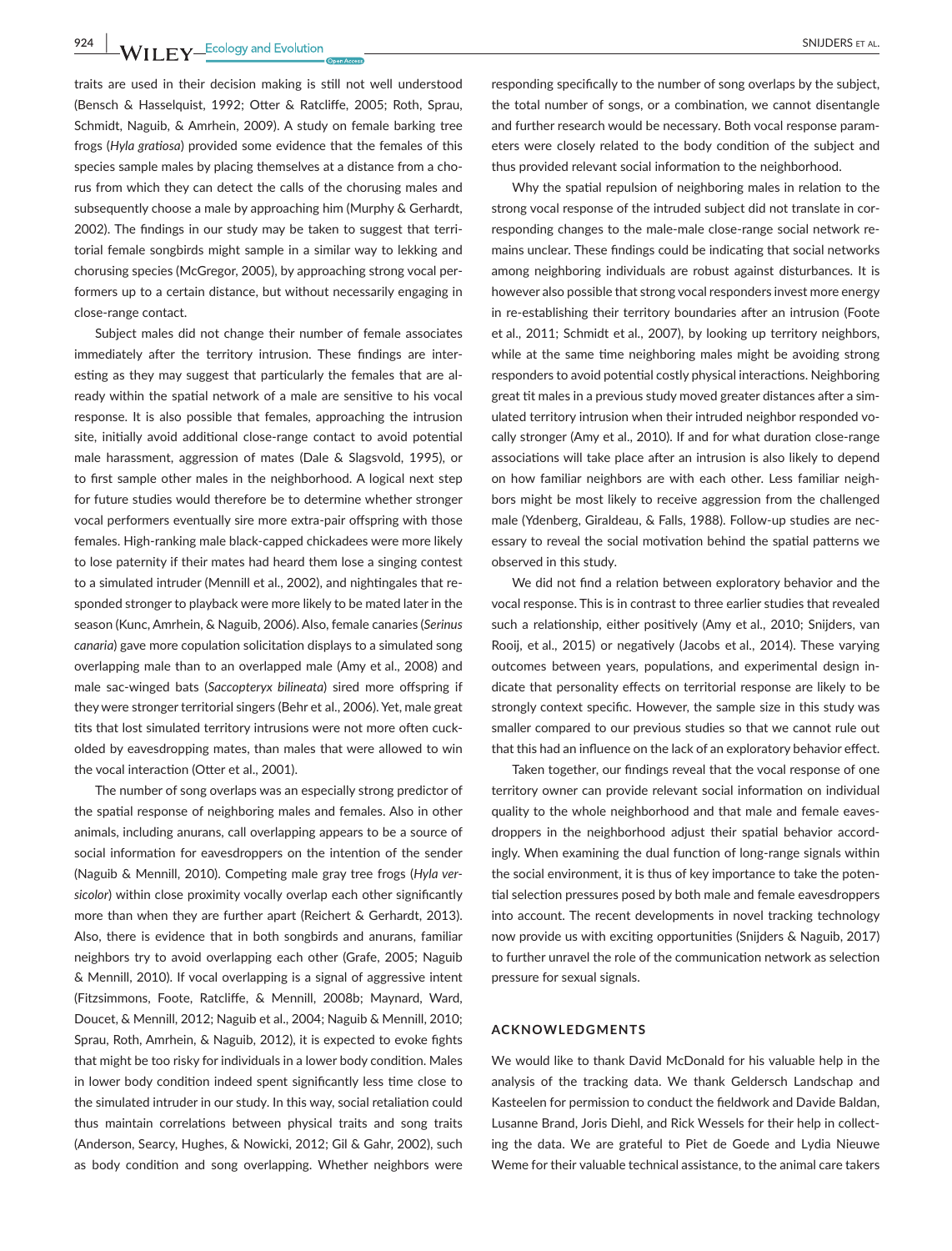at NIOO-KNAW and to John Burt for technical support. Permission for this study was granted by the Dutch legal entity: KNAW Dier Experimenten Commissie (DEC) no. NIOO-10.05 to MN and KvO and no. NIOO-12.02 to KvO and MN This project was funded by an NWO-ALW open competition grant (821.01.01) to MN.

#### **CONFLICT OF INTEREST**

None declared.

#### **DATA ACCESSIBILITY**

Data are deposited in the Dryad repository: [http://dx.doi.](http://dx.doi.org/10.5061/dryad.00v20) [org/10.5061/dryad.00v20.](http://dx.doi.org/10.5061/dryad.00v20)

#### **REFERENCES**

- Akçay, Ç., Wood, W. E., Searcy, W. A., Templeton, C. N., Campbell, S. E., & Beecher, M. D. (2009). Good neighbour, bad neighbour: Song sparrows retaliate against aggressive rivals. *Animal Behaviour*, *78*, 97–102.
- Amrhein, V., & Erne, N. (2006). Dawn singing reflects past territorial challenges in the winter wren. *Animal Behaviour*, *71*, 1075–1080.
- Amy, M., Monbureau, M., Durand, C., Gomez, D., Théry, M., & Leboucher, G. (2008). Female canary mate preferences: Differential use of information from two types of male–male interaction. *Animal Behaviour*, *76*, 971–982.
- Amy, M., Sprau, P., de Goede, P., & Naguib, M. (2010). Effects of personality on territory defence in communication networks: A playback experiment with radio-tagged great tits. *Proceedings of the Royal Society of London B: Biological Sciences*, *277*, 3685–3692.
- Anderson, R. C., Searcy, W. A., Hughes, M., & Nowicki, S. (2012). The receiver-dependent cost of soft song: A signal of aggressive intent in songbirds. *Animal Behaviour*, *83*, 1443–1448.
- Ballentine, B., Hyman, J., & Nowicki, S. (2004). Vocal performance influences female response to male bird song: An experimental test. *Behavioral Ecology*, *15*, 163–168.
- Bartlett, M. S. (1937). Properties of sufficiency and statistical tests. *Proceedings of the Royal Society of London A: Mathematical and Physical Sciences*, *160*, 268–282.
- Behr, O., Knörnschild, M., & von Helversen, O. (2009). Territorial countersinging in male sac-winged bats (*Saccopteryx bilineata*): Low-frequency songs trigger a stronger response. *Behavioral Ecology and Sociobiology*, *63*, 433–442.
- Behr, O., von Helversen, O., Heckel, G., Nagy, M., Voigt, C. C., & Mayer, F. (2006). Territorial songs indicate male quality in the sac-winged bat *Saccopteryx bilineata* (*Chiroptera, Emballonuridae*). *Behavioral Ecology*, *17*, 810–817.
- Bensch, S., & Hasselquist, D. (1992). Evidence for active female choice in a polygynous warbler. *Animal Behaviour*, *44*, 301–311.
- Berglund, A., Bisazza, A., & Pilastro, A. (1996). Armaments and ornaments: An evolutionary explanation of traits of dual utility. *Biological Journal of the Linnean Society*, *58*, 385–399.
- Bradbury, J. W., & Vehrencamp, S. L. (2011). *Principles of animal communication* (2nd ed.). Sunderland, MA: Sinauer Associates.
- Buchanan, K. L., Spencer, K. A., Goldsmith, A. R., & Catchpole, C. K. (2003). Song as an honest signal of past developmental stress in the European starling (*Sturnus vulgaris*). *Proceedings of the Royal Society of London B: Biological Sciences*, *270*, 1149–1156.
- Burmeister, S. S., Ophir, A. G., Ryan, M. J., & Wilczynski, W. (2002). Information transfer during cricket frog contests. *Animal Behaviour*, *64*, 715–725.
- Byers, J., Hebets, E., & Podos, J. (2010). Female mate choice based upon male motor performance. *Animal Behaviour*, *79*, 771–778.
- Clément, R. J. G., Wolf, M., Snijders, L., Krause, J., & Kurvers, R. H. J. M. (2015). Information transmission via movement behaviour improves decision accuracy in human groups. *Animal Behaviour*, *105*, 85–93.
- Cvikel, N., Egert Berg, K., Levin, E., Hurme, E., Borissov, I., Boonman, A., … Yovel, Y. (2015). Bats aggregate to improve prey search but might be impaired when their density becomes too high. *Current Biology*, *25*, 206–211.
- Dale, S., & Slagsvold, T. (1995). Female contests for nest sites and mates in the pied flycatcher *Ficedula hypoleuca*. *Ethology*, *99*, 209–222.
- Danchin, É., Giraldeau, L. A., Valone, T. J., & Wagner, R. H. (2004). Public information: From nosy neighbors to cultural evolution. *Science*, *305*, 487–491.
- Davies, N., & Halliday, T. (1978). Deep croaks and fighting assessment in toads *Bufo bufo*. *Nature*, *274*, 683–685.
- De Rosario-Martinez, H. (2015). *Phia: Post-hoc interaction analysis*. R package version 0.2-1. Retrieved from [https://CRAN.R-project.org/](https://CRAN.R-project.org/package=phia) [package=phia](https://CRAN.R-project.org/package=phia)
- Delaney, K. J., Roberts, J. A., & Uetz, G. W. (2007). Male signaling behavior and sexual selection in a wolf spider (*Araneae*: *Lycosidae*): A test for dual functions. *Behavioral Ecology and Sociobiology*, *62*, 67–75.
- Dingemanse, N. J., Both, C., Drent, P. J., van Oers, K., & van Noordwijk, A. J. (2002). Repeatability and heritability of exploratory behaviour in great tits from the wild. *Animal Behaviour*, *64*, 929–938.
- Earley, R. L., & Dugatkin, L. A. (2002). Eavesdropping on visual cues in green swordtail (*Xiphophorus helleri*) fights: A case for networking. *Proceedings of the Royal Society of London B: Biological Sciences*, *269*, 943–952.
- Field, A. (2013). Exploratory factor analysis. In M. Carmichael (Ed.), *Discovering statistics using IBM SPSS Statistics* (pp. 665–719). London, UK: SAGE Publications Ltd.
- Fitzsimmons, L. P., Foote, J. R., Ratcliffe, L. M., & Mennill, D. J. (2008a). Eavesdropping and communication networks revealed through playback and an acoustic location system. *Behavioral Ecology*, *19*, 824–829.
- Fitzsimmons, L. P., Foote, J. R., Ratcliffe, L. M., & Mennill, D. J. (2008b). Frequency matching, overlapping and movement behaviour in diurnal countersinging interactions of black-capped chickadees. *Animal Behaviour*, *75*, 1913–1920.
- Foote, J. R., Fitzsimmons, L. P., Mennill, D. J., & Ratcliffe, L. M. (2011). Male black-capped chickadees begin dawn chorusing earlier in response to simulated territorial insertions. *Animal Behaviour*, *81*, 871–877.
- Garland, E. C., Goldizen, A. W., Rekdahl, M. L., Constantine, R., Garrigue, C., Hauser, N. D., … Noad, M. J. (2011). Dynamic horizontal cultural transmission of humpback whale song at the ocean basin scale. *Current Biology*, *21*, 687–691.
- Gil, D., & Gahr, M. (2002). The honesty of bird song: Multiple constraints for multiple traits. *Trends in Ecology & Evolution*, *17*, 133–141.
- Girard, M. B., Elias, D. O., & Kasumovic, M. M. (2015). Female preference for multi-modal courtship: Multiple signals are important for male mating success in peacock spiders. *Proceedings of the Royal Society of London B: Biological Sciences*, *282*, 20152222.
- Goodwin, S. E., & Podos, J. (2014). Team of rivals: Alliance formation in territorial songbirds is predicted by vocal signal structure. *Biology Letters*, *10*, 20131083.
- Grafe, T. U. (1999). A function of synchronous chorusing and a novel female preference shift in an anuran. *Proceedings of the Royal Society of London B: Biological Sciences*, *266*, 2331–2336.
- Grafe, T. U. (2005). Anuran choruses as communication networks. In P. K. McGregor (Ed.), *Animal communication networks* (pp. 277–299). Cambridge, UK: Cambridge University Press.
- Grafen, A. (1990). Biological signals as handicaps. *Journal of Theoretical Biology*, *144*, 517–546.
- Greenfield, M. D. (2015). Signal interactions and interference in insect choruses: Singing and listening in the social environment. *Journal of Comparative Physiology A*, *201*, 143–154.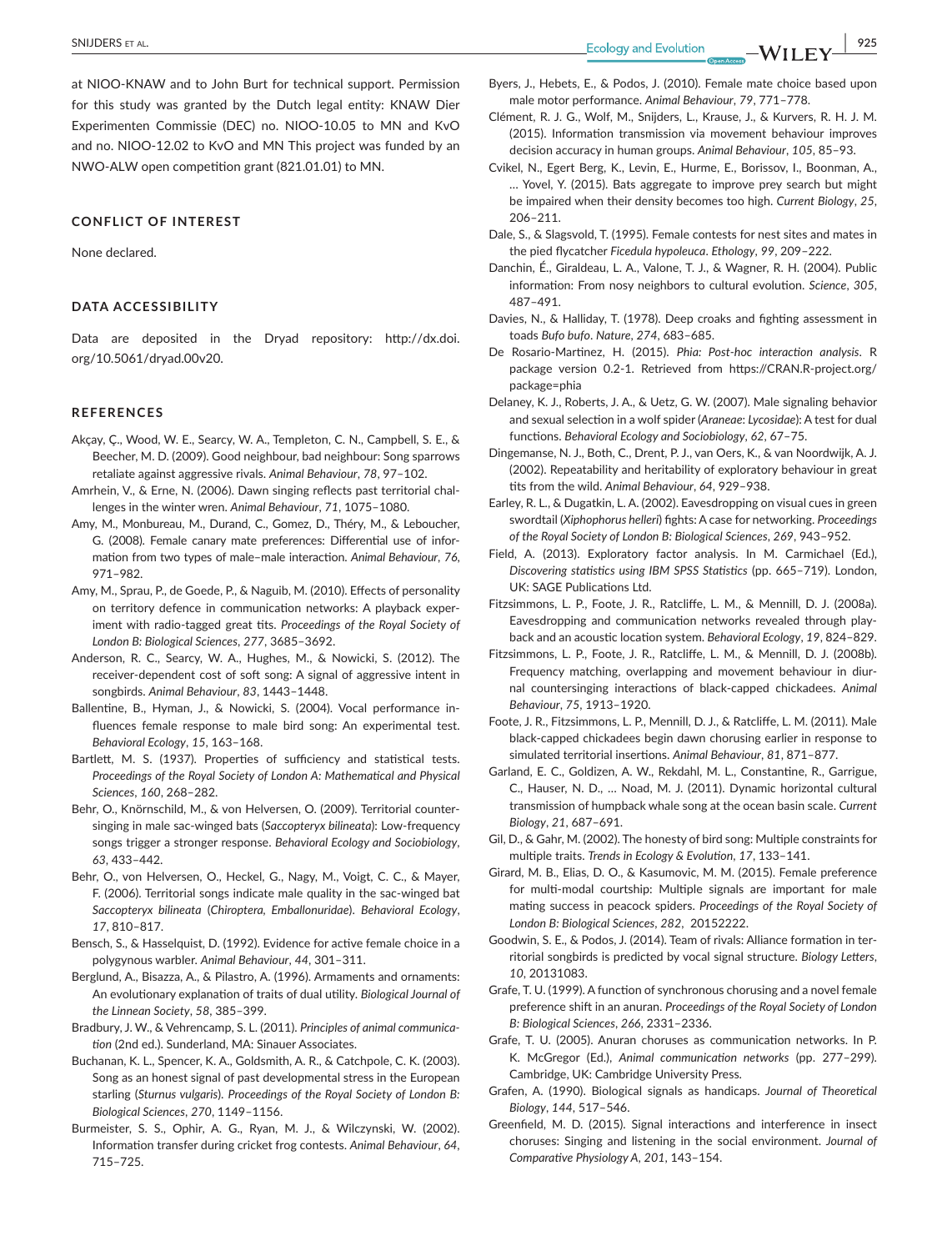**926 WII FY** Ecology and Evolution **and Experiment Control of the SNIJDERS** ET AL.

- Groothuis, T. G. G., & Carere, C. (2005). Avian personalities: Characterization and epigenesis. *Neuroscience & Biobehavioral Reviews*, *29*, 137–150.
- Hall, M. L., Illes, A., & Vehrencamp, S. L. (2006). Overlapping signals in banded wrens: Long-term effects of prior experience on males and females. *Behavioral Ecology*, *17*, 260–269.
- Halperin, J., Giri, T., Elliott, J., & Dunham, D. (1998). Consequences of hyper-aggressiveness in Siamese fighting fish: Cheaters seldom prospered. *Animal Behaviour*, *55*, 87–96.
- IBM Corp. (2013). *IBM SPSS statistics for windows, version 22.0*. Armonk, NY: Author.
- Jacobs, C. G. C., van Overveld, T., Careau, V., Matthysen, E., Adriaensen, F., & Slabbekoorn, H. (2014). Personality-dependent response to field playback in great tits: Slow explorers can be strong responders. *Animal Behaviour*, *90*, 65–71.
- Kaiser, H. F. (1958). The varimax criterion for analytic rotation in factor analysis. *Psychometrika*, *23*, 187–200.
- Kaiser, H. F. (1970). A second generation little jiffy. *Psychometrika*, *35*, 401–415.
- Krebs, J. R. (1977). Song and territory in the great tit *Parus major*. In B. Stonehouse & C. M. Perrins (Eds.), *Evolutionary ecology* (pp. 47–62). London, UK: Macmillan.
- Kunc, H. P., Amrhein, V., & Naguib, M. (2006). Vocal interactions in nightingales (*Luscinia megarhynchos*): More aggressive males have higher pairing success. *Animal Behaviour*, *72*, 25–30.
- Kurvers, R. H. J. M., Van Oers, K., Nolet, B. A., Jonker, R. M., Van Wieren, S. E., Prins, H. H. T., & Ydenberg, R. C. (2010). Personality predicts the use of social information. *Ecology Letters*, *13*, 829–837.
- Leitão, A., & Riebel, K. (2003). Are good ornaments bad armaments? Male chaffinch perception of songs with varying flourish length. *Animal Behaviour*, *66*, 161–167.
- Maynard, D. F., Ward, K.-A. A., Doucet, S. M., & Mennill, D. J. (2012). Calling in an acoustically competitive environment: Duetting male long-tailed manakins avoid overlapping neighbours but not playback-simulated rivals. *Animal Behaviour*, *84*, 563–573.
- Maynard, D. F., Ward, K.-A. A., Doucet, S. M., & Mennill, D. J. (2014). Telemetric and video assessment of female response to male vocal performance in a lek-mating manakin. *Behavioral Ecology*, *26*, 74.
- McGregor, P. K. (2000). Playback experiments: Design and analysis. *Acta Ethologica*, *3*, 3–8.
- McGregor, P. K. (2005). *Animal communication networks*. Cambridge, UK: Cambridge University Press.
- McGregor, P. K., & Dabelsteen, T. (1996). Communication networks. In D. E. Kroodsma & E. H. Miller (Eds.), *Ecology and evolution of acoustic communication in birds* (pp. 409–425). Ithaca, NY: Cornell University Press.
- McGregor, P. K., & Peake, T. M. (2000). Communication networks: Social environments for receiving and signalling behaviour. *Acta Ethologica*, *2*, 71–81.
- Mennill, D. J., Doucet, S. M., Ward, K.-A. A., Maynard, D. F., Otis, B., & Burt, J. M. (2012). A novel digital telemetry system for tracking wild animals: A field test for studying mate choice in a lekking tropical bird. *Methods in Ecology and Evolution*, *3*, 663–672.
- Mennill, D. J., Ratcliffe, L. M., & Boag, P. T. (2002). Female eavesdropping on male song contests in songbirds. *Science*, *296*, 873.
- Murphy, C. G., & Gerhardt, H. C. (2002). Mate sampling by female barking treefrogs (*Hyla gratiosa*). *Behavioral Ecology*, *13*, 472–480.
- Myrberg Jr, A. A., & Riggio, R. J. (1985). Acoustically mediated individual recognition by a coral reef fish (*Pomacentrus partitus*). *Animal Behaviour*, *33*, 411–416.
- Naguib, M. (2005). Singing interactions in song birds: Implications for social relations, territoriality and territorial settlement. In P. K. McGregor (Ed.), *Communication networks* (pp. 300–319). Cambridge, UK: Cambridge University Press.
- Naguib, M., Amrhein, V., & Kunc, H. P. (2004). Effects of territorial intrusions on eavesdropping neighbors: Communication networks in nightingales. *Behavioral Ecology*, *6*, 1011–1015.
- Naguib, M., Fichtel, C., & Todt, D. (1999). Nightingales respond more strongly to vocal leaders in simulated dyadic interactions. *Proceedings of the Royal Society of London B: Biological Sciences*, *265*, 537–542.
- Naguib, M., Kunc, H. P., Sprau, P., Roth, T., & Amrhein, V. (2011). Communication networks and spatial ecology in nightingales. *Advances in the Study of Behavior*, *43*, 239–271.
- Naguib, M., & Mennill, D. (2010). The signal value of birdsong: Empirical evidence suggests song overlapping is a signal. *Animal Behaviour*, *80*, e11–e15.
- Naguib, M., & Todt, D. (1997). Effects of dyadic vocal interactions on other conspecific receivers in nightingales. *Animal Behaviour*, *54*, 1535–1543.
- Nieuwenhuis, R., te Grotenhuis, H., & Pelzer, B. (2012). Influence. ME: Tools for detecting influential data in mixed effects models. *R Journal*, *4*, 38–47.
- Nowicki, S., Searcy, W. A., & Hughes, M. (1998). The territory defense function of song in song sparrows: A test with the speaker occupation design. *Behaviour*, *135*, 615–628.
- Oliveira, R. F., McGregor, P. K., & Latruffe, C. (1998). Know thine enemy: Fighting fish gather information from observing conspecific interactions. *Proceedings of the Royal Society of London B: Biological Sciences*, *265*, 1045–1049.
- Otter, K., McGregor, P. K., Terry, A. M. R., Burford, F. R. L., Peake, T. M., & Dabelsteen, T. (1999). Do female great tits (*Parus major*) assess males by eavesdropping? A field study using interactive song playback. *Proceedings of the Royal Society of London B: Biological Sciences*, *266*, 1305–1309.
- Otter, K., & Ratcliffe, L. (2005). Enlightened decisions: Female assessment and communication networks. In P. K. McGregor (Ed.), *Animal communication networks* (pp. 133–151). Cambridge, UK: Cambridge University Press.
- Otter, K. A., Stewart, I. R. K., McGregor, P. K., Terry, A. M. R., Dabelsteen, T., & Burke, T. (2001). Extra-pair paternity among great tits *Parus major* following manipulation of male signals. *Journal of Avian Biology*, *32*, 338–344.
- Peake, T. M., Terry, A. M. R., McGregor, P. K., & Dabelsteen, T. (2001). Male great tits eavesdrop on simulated male-to-male vocal interactions. *Proceedings of the Royal Society of London B: Biological Sciences*, *268*, 1183–1187.
- Peake, T. M., Terry, A. M. R., McGregor, P. K., & Dabelsteen, T. (2002). Do great tits assess rivals by combining direct experience with information gathered by eavesdropping? *Proceedings of the Royal Society of London B: Biological Sciences*, *269*, 1925–1929.
- Phelps, S. M., Rand, A. S., & Ryan, M. J. (2007). The mixed-species chorus as public information: Túngara frogs eavesdrop on a heterospecific. *Behavioral Ecology*, *18*, 108–114.
- Pinheiro, J., Bates, D., DebRoy, S., & Sarkar, D. (2016). *Nlme: Linear and nonlinear mixed effects models*. R package version 3.1-128. Retrieved from <http://CRAN.R-project.org/package=nlme>
- Pope, D. S. (2000a). Testing function of fiddler crab claw waving by manipulating social context. *Behavioral Ecology and Sociobiology*, *47*, 432–437.
- Pope, D. S. (2000b). Video playback experiments testing the function of claw waving in the sand fiddler crab. *Behaviour*, *137*, 1349–1360.
- Pope, D. S. (2005). Waving in a crowd: Fiddler crabs signal in networks. In P. K. McGregor (Ed.), *Animal communication networks* (pp. 252–276). Cambridge, UK: Cambridge University Press.
- R Core Team (2016). *R: A language and environment for statistical computing*. Foundation for Statistical Computing, Vienna, Austria. Retrieved from <http://www.R-project.org/>
- Reichert, M. S., & Gerhardt, H. C. (2013). Socially mediated plasticity in call timing in the gray tree frog, *Hyla versicolor*. *Behavioral Ecology*, *24*, 393–401.
- Riebel, K., & Slater, P. J. B. (1998). Testing female chaffinch song preferences by operant conditioning. *Animal Behaviour*, *56*, 1443–1453.
- Roth, T., Sprau, P., Schmidt, R., Naguib, M., & Amrhein, V. (2009). Sexspecific timing of mate searching and territory prospecting in the